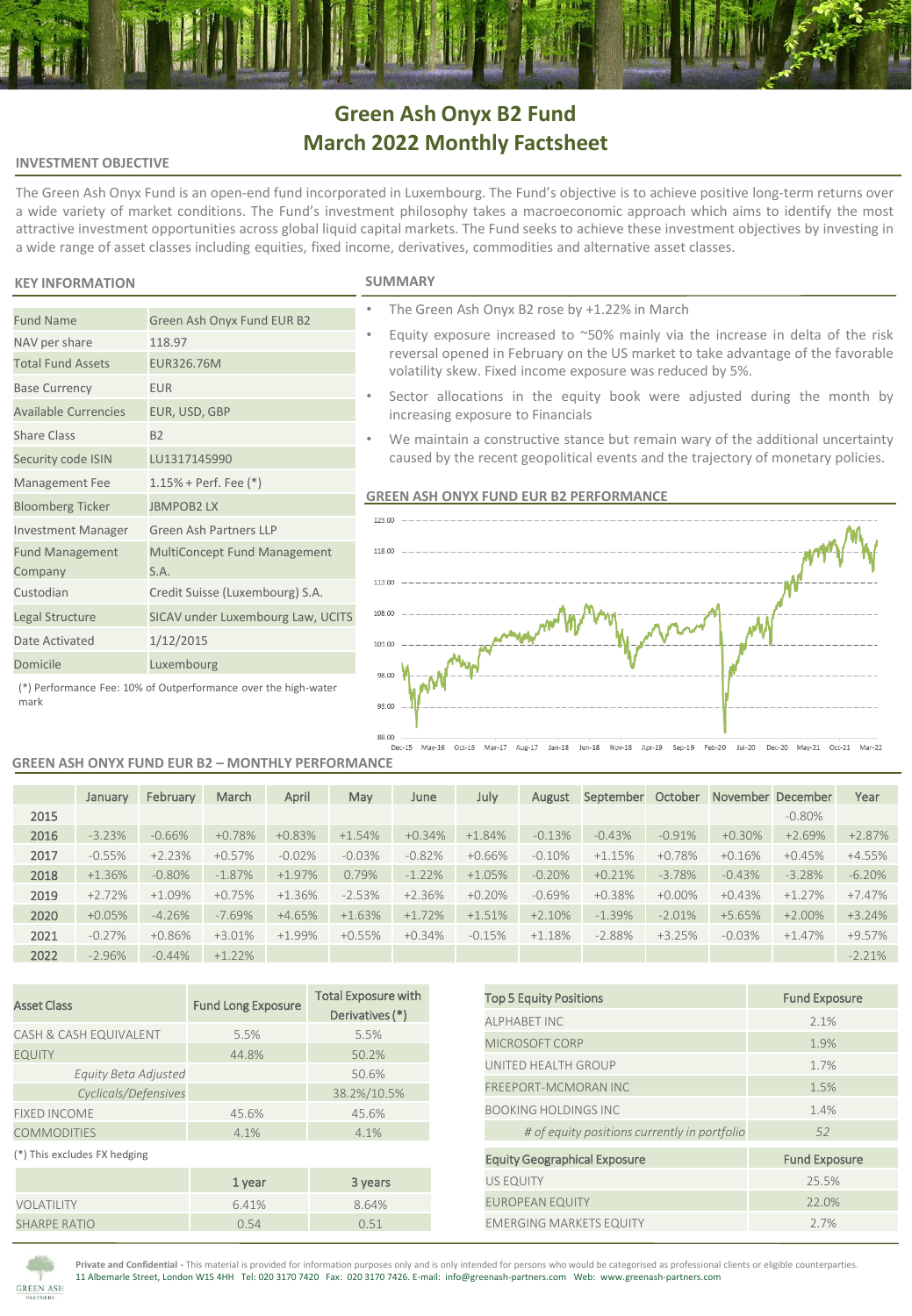# **Green Ash Onyx B2 Fund March 2022 Monthly Factsheet**

## **FUND UPDATE AND OUTLOOK**

March saw an intensification of the conflict in Ukraine but also a number of initiatives – mainly in the form of sanctions and military support – that indicated that the confrontation is likely to remain contained to its current participants without further geopolitical escalation. Second order effects are also becoming clearer in their perimeter via higher commodity prices and more disruption on supply chains, with Europe especially impacted on the energy front but also resiliency.

Elsewhere, economic activity in China has again been affected by attempts to pursue a zero COVID policy, with vast lockdowns being again imposed; however perhaps more importantly the country signalled its willingness to support growth via both fiscal and monetary measures as well as via the removal of the regulatory uncertainty that have affected its stock markets and its technology sector.

Inflation remained a focus with expectations continuing their advance and marking new multi-year highs. The FED finally rose rates for the first time since 2018 and signalled increased determination in swiftly normalizing its monetary policy. We observe that markets have priced in a significant increase in fed policy rates and that the portion of the tightening cycle now discounted may be significant, at least at the front end of the curve. Overall real rates remain negative, though less than a month ago. This also supported the US Dollar, which continued its advance from the June '21 lows.

The spectre of a strong deceleration in economic activity coupled with high inflation caused a deterioration in sentiment and equity markets to post deep corrections at the beginning of the month to then rebound strongly. Best performing sectors over the month were the Mining and Energy ones, while Consumer Discretionary stocks were volatile. US was positive over the month and materially outperformed Europe and Emerging Markets. Commodities were very strong across the whole month.

Against this backdrop the Green Ash Onyx B2 gained +1.22% over the month.

Equities were the main positive contributor to performance but were materially aided by our long positions in Brent and in Industrial Metals via exchange traded certificates, and by the risk reversal on the US market entered last month. At a single position level, we were pleased by the strong advances in Deere, Costco and United Health while laggards were mainly concentrated in Financials and Consumer Discretionary. Fixed income was reduced by 5%; although more of a headwind, the short duration nature of the positions held and the allocation in inflation protected securities shielded the book from the most adverse effects of the repricing in bonds.

Across the month exposure to equity increased towards the 50% mainly for effect of the risk reversal increased delta opened . Also, the book was marginally tilted towards European financials, in recognition of the attractive levels at which these currently – at least optically – trade.

We will continue to focus on maintaining a balanced book, negotiating the effects of the conflict in Ukraine and continuing to observe the development in the growth and inflation expectations, rates policy & the quantitative tightening debate. Longer term the additional uncertainty caused by the recent geopolitical events may create a more challenging backdrop and persistent volatility.



## **Onyx Total Assets Geographical Exposure**